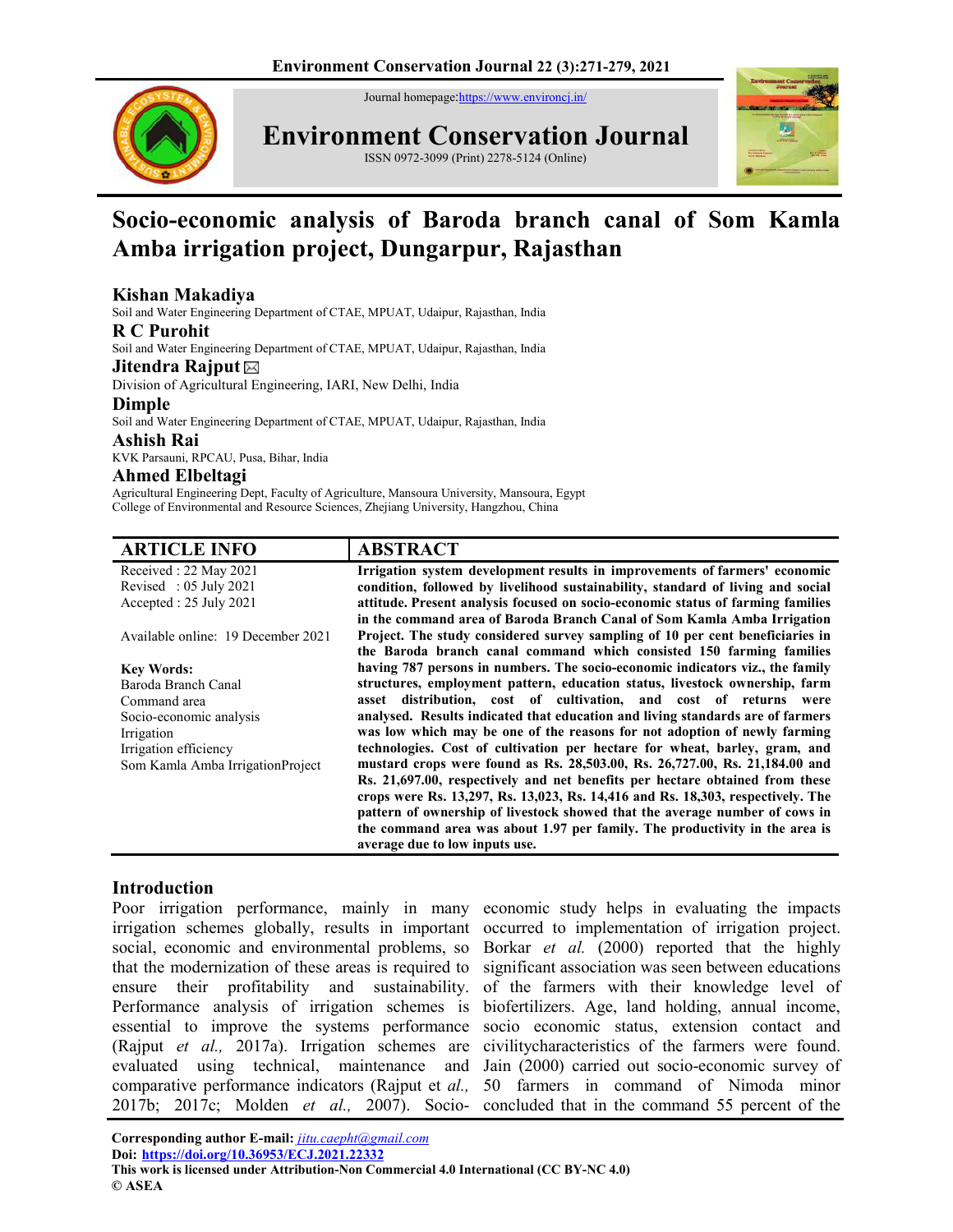total farmers were under small land holding. Socioeconomic study revealed that per capita per annum income from agricultural activities was Rs. 5496.00. Machiwal (2001) conducted the study of socio-economic status of 45 sampled farmers on the head, middle and tail reaches of Right Main Canal of Jakham irrigation project and concluded that the agriculture is the main occupation of the farmers who were the mostly tribal, their literacy percentage and family assets were very low and therefore, the farmers were not aware of new technologies of farming. Chahar and Chaudhri (2003) conducted the socio-economic survey in Suratgarh area of Indira Gandhi Nahar Pariyojana. The survey revealed that the income of the farmers has increased after commencement of the canal, it is reached to a maximum and then started to decline due to water logging. They concluded that 10 percent farmers have land holding of less than 10 bigha, 35 percent between 10-20 bigha, 45 percent between 20-30 bigha and 10 percent above 30 bigha, implying that medium size holdings predominate in the surveyed area. Further, 42.5 percent farmers have their area partially affected by water logging while 57.5 percent land holdings were wholly water logged among the surveyed farmers. The study was conducted among the selected farmers, who were taking wheat crop in Sriganganagar district of Rajasthan. Arya (2005) studied LMC command of Som-Kagdar irrigation project. Almost all the farmers in the command area were hiring machines for field preparation and cultivation practices which show the low economic level of the farmers in the command, cost of cultivation of wheat, gram and barley were Rs. 14736.70, Rs. 9036.50 and Rs. 8723.80 per hectare respectively and net benefits obtained from these crops were Rs. 6432.90, Rs. 5214.70 and Rs. 8131.20 per hectare.

Small land holders in irrigation schemes appear relatively wealthy compared to marginalized peasants without access to irrigable land. Sufficient area of irrigable land seems crucial to provide sufficient income; an optimal land allocation of the scarce areas appears necessary (Hagel *et al*., 2019). Singh *et al.,* (2012) study reveals that whereas 87 % farmers in the head reach and 65 % of farmer in the middle reach, it is only 10 % farmers in the tail

reach are satisfied with present situation of canal command. Percentage of farmer contributing towards the maintenance of the irrigation system are found to be 47.5 %, 25 % and 7.5 % in head, middle and tail reach, respectively. Varhade *et al.,* (2013) worked on "Realistic study of Rehabilitation and Resettlement of Project Affected Persons (PAP's) of Gosikhud Project in Maharashtra State". They found that area of RV (Rehabilitated Villages) is 4 times that of AV (Affected Villages); while population density at RV is found out to be 39 persons/ha as compared to 175 persons/ha in case of AV. This clearly shows that PAP's are being provided more space for their new habitat. They also concluded that 48.42 % of PAP's are landless or marginal farmers, it means that 51.16 % of households possess farms of more than 1 ha. Akkuzu *et al.,* (2007) indicated that diagnostic analysis of entire canal network is essential to identify the operational problems as well as for socio-economic status survey of the peoples living within the command. Community tubewell schemes improves the income and thereby livelihood of farmers (Singh et *al.,*2020; Ananta Raj Dahal, 2013)**.** Therefore, socio-economic evaluation is needed to implement any new technology or scheme in the command area to improve existing level of technology adoption for achieve higher production. This investigation conducted to evaluate the impact of irrigation project on socioeconomic status of farmers in the command area of Baroda branch canal of Som Kamla Amba irrigation project.

# **Material and Methods Description of study area**

Som Kamla Ambba irrigation project is a major project in the Dungarpur district, Rajasthan, India. The gross command area (GCA) of the project is 25088 ha with culturable command area (CCA) of 17724 ha. The live storage capacity of reservoir is 160.3 M cum. Dead storage capacity is 12.5 M cum. The command area of Som Kamla Amba project lies on both banks of Som River. The total numbers of villages benefited are 57. The location map of study area and line diagram of Baroda branch canal of Som Kamla Amba irrigation project are shown in (figure 1) and (figure 2), respectively.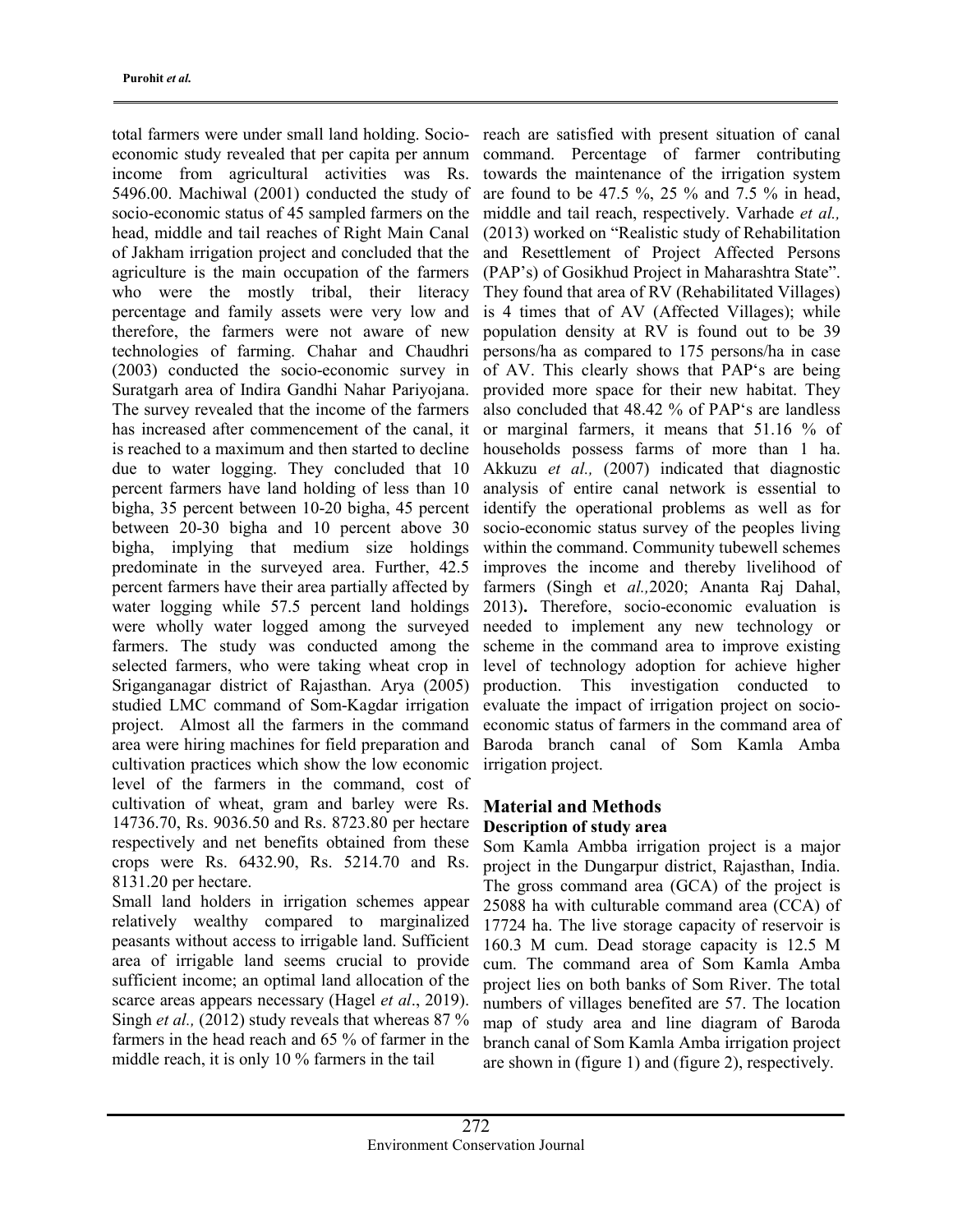

**Figure 1: Location map of Som Kamla Amba irrigation project** 

# **Socio Economic Status of Farmer's**

The technical and socio-economic constraints that **a. Selection of Farmers**  prevent farmers from achieving the output potential of their farms differ among countries and even amongst region within a country. The role of socioeconomic study is to delineate economic and social problems and to identify the losses associated with technical, institutional, social and economic constraints. It is also imperative that if we are going to implement some planned technology in a region then we should be familiar with the social and economic conditions of that region to get success in the implementation. The present study deals with determination of socio-economic status of the farmers in the command area of Baroda Branch Canal (BBC) of Som Kamla Amba irrigation project with reference to age, level of education, social participation, land holding, farm & non-farm assets. The different techniques used for measuring the socio- economic status and procedure for collection of samples and the data are given below.

A complete list of all head, middle and tail end cultivators of the minors on the BBC was obtained. A sample of 10 percent of total farmers of command area of the BBC was chosen for the study. Equal representation has been given to head, middle and tail end of each minor while selecting the sample at randomly. Likewise, 150 farming families were selected in the study command area. As there is undulating and very less land holding in the command, it is difficult to classify them as small, medium and large farm size.

# **b. Collection of Data**

To fulfil the objectives of the study, both primary and secondary data were collected. The required information was collected personally by contacting the main system officials the other lower division official, irrigation staff (Irrigation Patwari etc.) and farmers in the selected minors. All the data and information collected for the study can be divided into two groups viz., macro and micro level.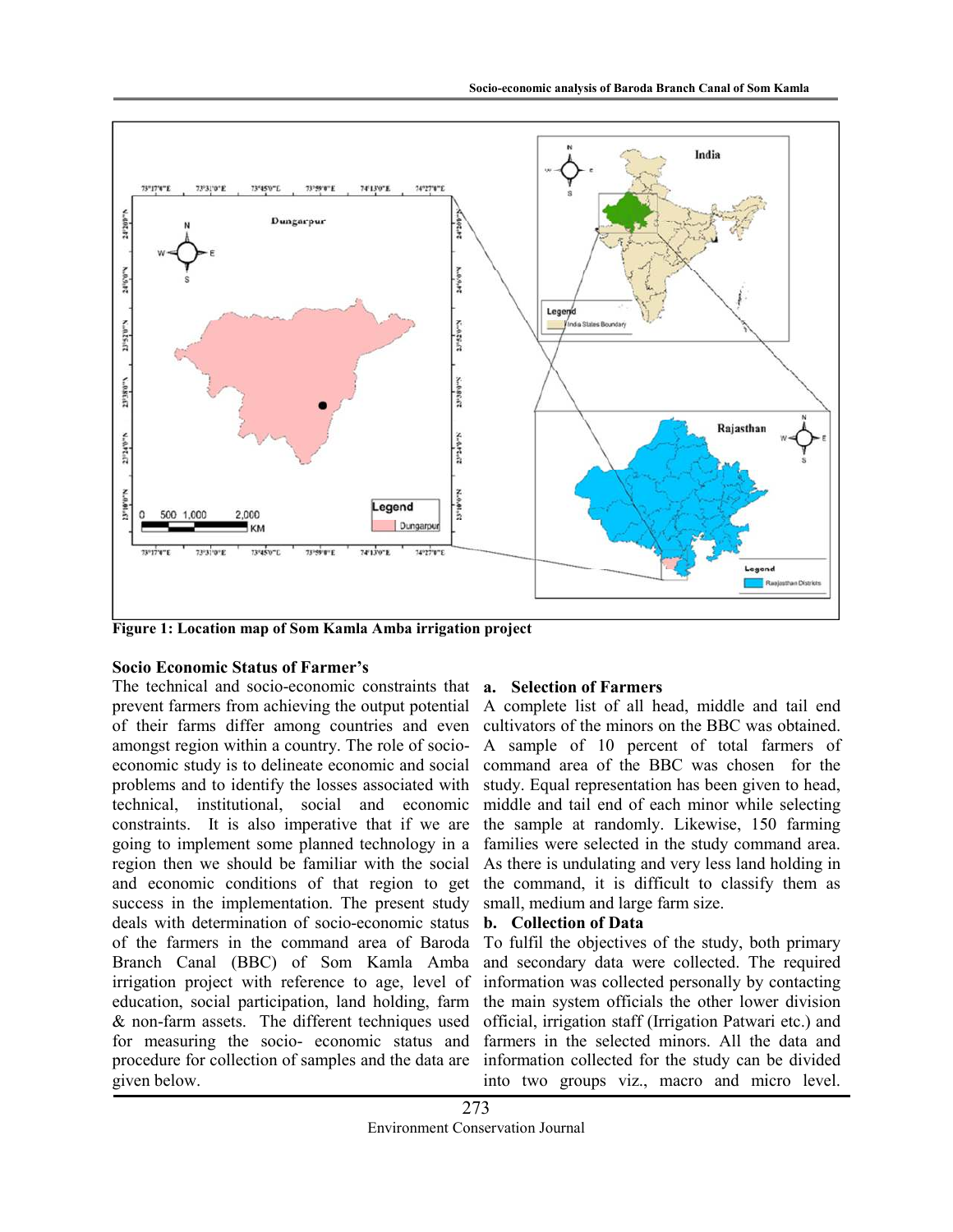

**Figure 2: Line diagram of BBC of Som Kamla Amba irrigation project.** 

# **Results and Discussion**

Development of agriculture in area brings about changes in the economy of farmers, followed by changes in economic and social attitude of the people. These changes are reflected in level of education, pattern of agricultural production and the occupational distribution etc. In the area with the commencement of irrigation, there have been slight changes in socio-economic status of the farmers of this particular command area though the process of

transformation has been comparatively slow. Due to illiteracy and lack of knowledge the farmers were slow to adopt the appropriate procedure regarding crop production and other agronomic practices recommended by the concerned departments. This section deals with the socioeconomic status of the sample farmers in the command area. Family composition, occupational pattern, ownership of livestock, farm assets distribution, cost of cultivation and cost of returns are the major components of the analysis. In the command area, there were 150 families surveyed, which is approximate 10 percent of total cultivator. The survey covered 787 persons.

# **a. Family Composition of the Sample Farmers**

The information of each family member was collected through survey questionnaire such as number of family members, migration, age, sex, education level and occupation of family members etc. Average family size in the command area is 5 members per family. (Figure 3) shows number of family members and percentage of facilities.

# **b. Details of different age group**

(Figure 4) shows the age group wise population. Highest population falls in the age group of 11-20 followed by 21-30 age group with population percentage of 22.36 and 19.95 %, respectively. Lowest population was in the age group of 71-90.



 **Figure 3: Number of family members and family percentage**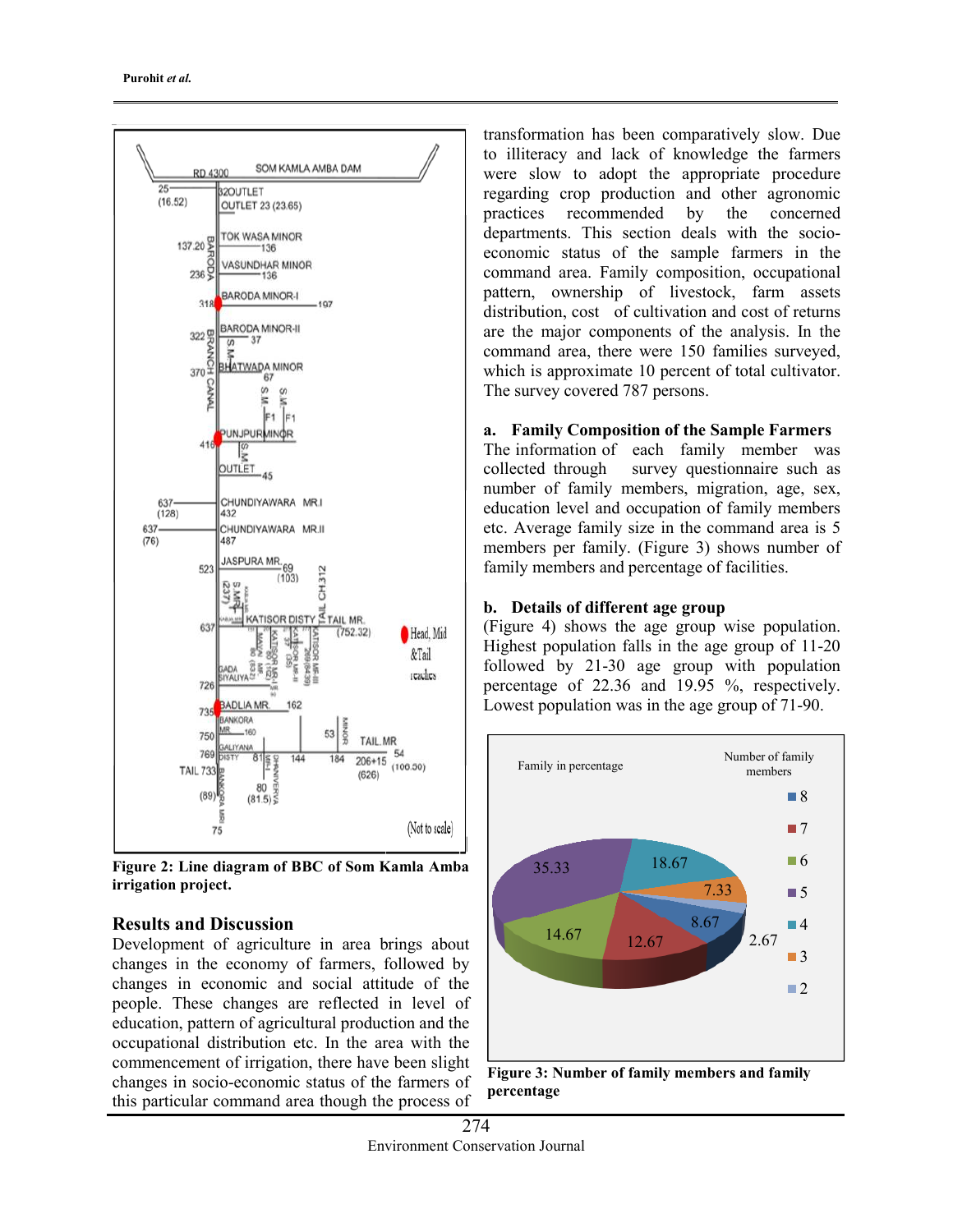

**Figure 4: Different age group in the command area.** 

# **c. Details of male and female surveyed in command area**

Female population in the command area is more than male population. (Table 1) shows the population of male and female.

# **d. Education level of surveyed population in command area**

Education level of surveyed area sample is given in (figure 5). It is clear from the table that 84.37 % population is literate.



**Figure 5: Education level of sample population in command area** 

# **e. Buildings**

As per survey only 8 families lived in Pakka house, 29 families lived in Partial Pakka house and rest were lived in Kachcha house before irrigation project, whereas at present 31 families lives in Pakka house, 70 families lives in Partial Pakka house and 49 families lives in Kachcha house after irrigation project. The present status of residential building of surveyed family is shown in (figure 6).



**Figure 6: Residential building of sample family** 

# **f. Migration Details**

There were seasonal and long duration migration was found 16.01 percent for employment. Most of people are going for labour work employment in nearby towns, tehsil headquarters, districts headquarters and states.

# **g. Land Value**

Before irrigation project, average value of irrigated land was Rs. 31000 per bigha and unirrigated land was Rs. 23000 per bigha, because in that time span, the most of area was unirrigated and therefore, low crop production due unavailability of assured irrigation source. After irrigation project, there are drastically changes in land value due to increase in irrigation facility and production, because of almost all area is irrigated through canal networks and suitable for all type of crops. At present, the value of irrigated land is approximate Rs. 79000 per bigha and unirrigated land Rs. 60000 per bigha. There has been seen 60.79 % increase in the irrigated land value and 61.66 % increase in unirrigated land value.

# **h. Age and Social Participation of the Farmers**

The analysis states that most of the farmers belonged to young age group i.e. (below 30 years) which was followed by middle age group (i.e., 31 to 49 years) and old (above 50 years) farmers. In the age group of young, middle and old farmers there were 51.33, 33.04 and 15.63 % farmers, respectively. Farmers involved in any social organization as Panchayat were considered under social participation. Only 7.12 percent farmers were found in active participation in social organization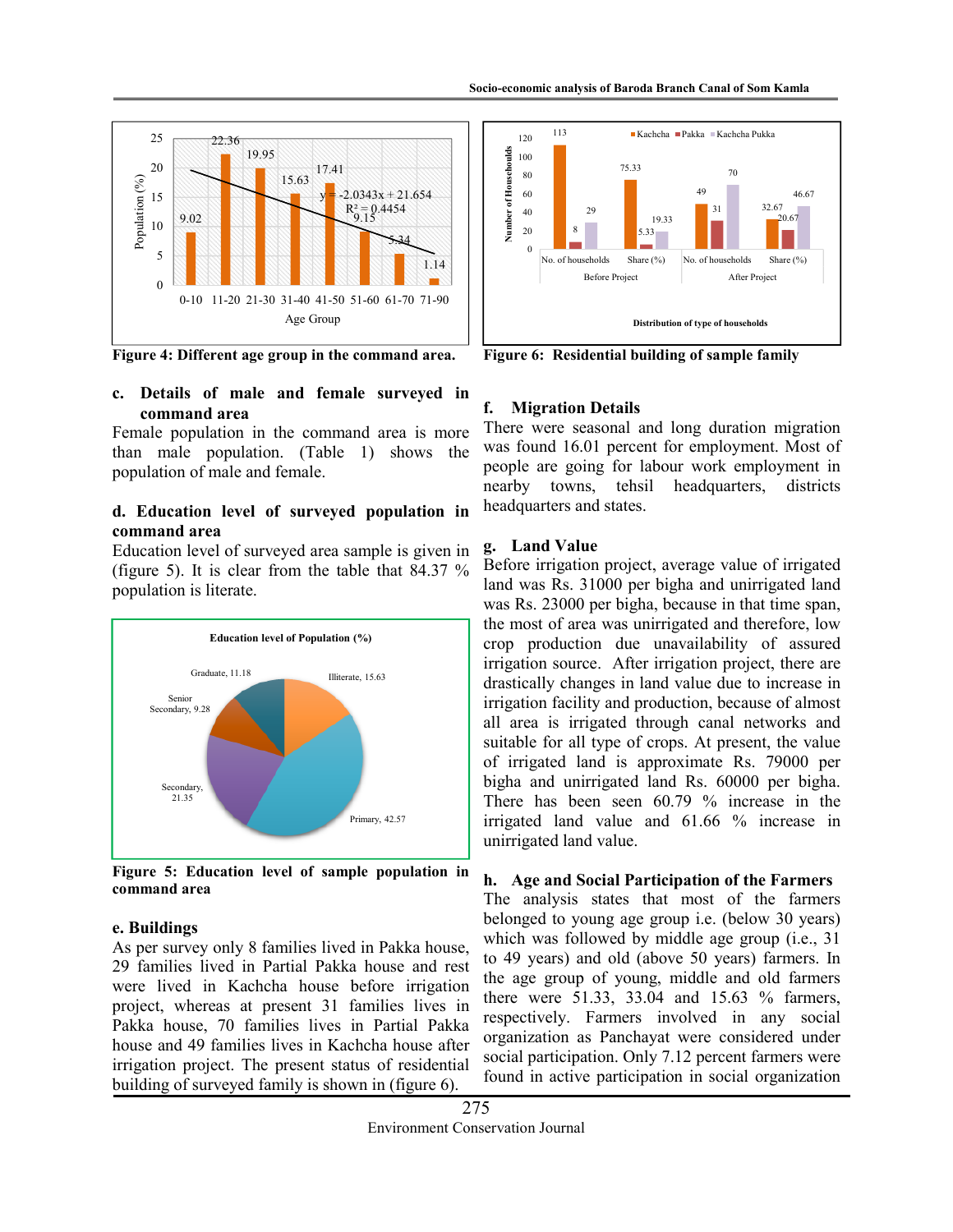in the study area. It means that most of the farmers have no interest in social activities.

#### **i. Distribution of Farm Assets of Sample Farmers**

The distribution of farm assets shown in figure 7. Almost all the farmers in the command area were hiring machines for field preparation and cultivation practices. The economic level of the farmers in the command is low. Some farmers in the command area were without lands and they work as a farm labour on the other farmer's land. It is observed that major portion of farm assets is devoted to Khurpi, Spade, Gaiti, Indigenous plough, sprayer, Diesel engine and Kudali contributing 21.21, 20.51, 13.68, 8.39, 6.92, 5.05 and 4.51 %, respectively.



**Figure 7: Distribution of farm assets of sample farmers** 

**Table 1: Details of male and female surveyed in command area** 

| SN | Sex    |     | No.of persons   Population $(\% )$ |
|----|--------|-----|------------------------------------|
|    | Male   | 379 | 48.16                              |
|    | Female | 408 | 51.84                              |

**Table2: Ownershipof livestocks ofthesamplefarmers** 

| SN | Particulars   Number   No./Family   Percentage |     |      |       |
|----|------------------------------------------------|-----|------|-------|
|    | Cow                                            | 295 | 1.97 | 56.30 |
|    | <b>Buffallo</b>                                | 229 | 1.53 | 43.70 |

#### **j. Distribution of Non-Farm Assets of the Sample Farmers**

On the analysis of obtained data from selected farmers in command area, number of non-farm assets per family and their percentage individually

shown in figure 8. It is observed from figure that major portion of non-farm assets is devoted to Chairs, Fan, Cycle, Almirah, and Radio contributing 22.84, 15.79, 8.44, 8.33, and 8.10 percent, respectively, of total non-farm assets. Most of the farmers do not have any non-farm assets in the command area. It means almost all the farmers come under very low economic condition.

#### **k. Ownership of Live Stocks of the Sample Farmers**

The pattern of ownership of livestock in the selected farmers is presented in Table 2. The average number of cows in the command area was found 1.97 per family. The average buffaloes were estimated 1.53 per family in the command area.

**l. Occupational Pattern of the Sample Farmers**  Figure 9 clearly depicts that most of the farmers practice farming as a major source of living in their own farm. Most of the adult women performed farming practices along with domestic work. Only 5.34 percent of total family members were on service in government and private organizations in nearly cities or villages.

#### **m. Cropping Pattern of the Project Area**

Cropping patterns in a location are ascertained by a diverse array of factors, including climate, land quality, domestic water need, moisture levels, relative profitability, farmer managerial skills, and a number of other factors. Proper monitoring of cropping pattern in the project area is inevitable. Field data regarding the existing cropping pattern were collected from Aspur Tehsil office. The most dominating crop is Maize in Kharif season, while in Rabi season, Wheat is the dominant crop. From figure 10, it becomes clear that the dominant crop wheat covers about 72 percent and remain crops (Gram, mustard, and barley etc. in Rabi season) are' grown in only 27 percent of total cropped area.

# **n. Cost of Cultivation and Net Benefit of** *Rabi* **Crops in Command Area**

There are varying charges for irrigation of different crops and crop wise irrigation charges for different crops. Table 3 shows the prevailing irrigation rate. Using these irrigation charges, the cost of cultivation of wheat, barley, gram, and mustard, were Rs. 28,503.00, Rs. 26,727.00, Rs. 21,184.00 and Rs. 21,697.00 per hectare, respectively and net benefits obtained from these crops were Rs. 13,297, Rs. 13,023, Rs. 14,416 and Rs. 18,303 per hectare. Crop cultivation of wheat crop is shown in table 4.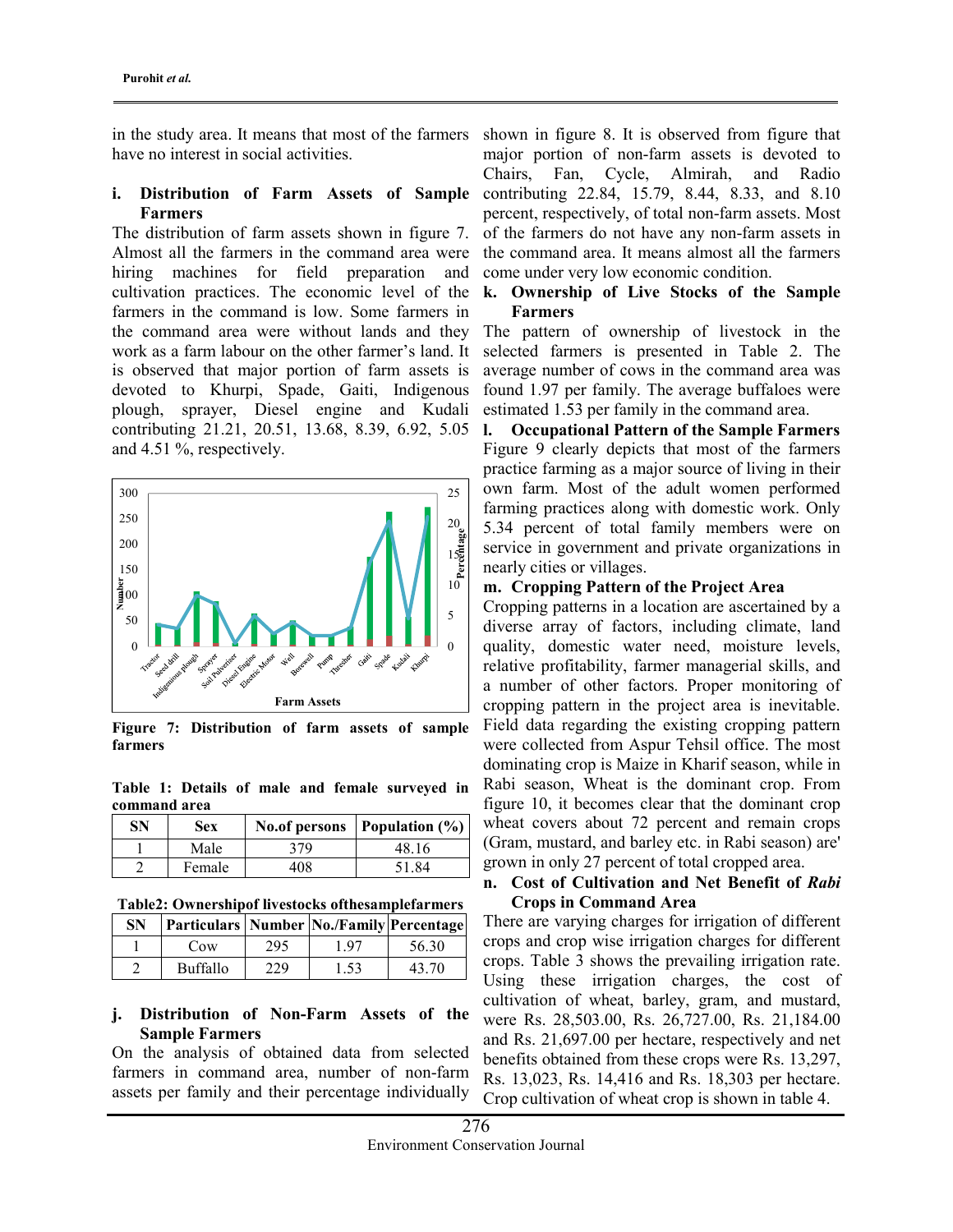**Table 3: Crop wise irrigation charges** 

| <b>SN</b>      | Crop        | Rates in Rs/acre | Rates<br>in Rs/ha |
|----------------|-------------|------------------|-------------------|
| 1              | Wheat       | 60               | 150               |
| $\overline{2}$ | Mustard     | 46               | 115               |
| 3              | Gram        | 44               | 110               |
| 4              | Coriander   | 52               | 130               |
| 5              | Barley      | 33               | 80                |
| 6              | Vegetables  | 44               | 110               |
| 7              | Lucern      | 44               | 110               |
| 8              | Garlic      | 52               | 130               |
| 9              | Other crops | 44               | 110               |



**Figure 8: Distribution of non-farm assets of the sampled farmers.**

#### **Table 4: Cost of cultivation of wheat crop**

| $\overline{\bf SN}$     | <b>PARTICULARS</b>                                                                                          | <b>COST</b>       |  |  |
|-------------------------|-------------------------------------------------------------------------------------------------------------|-------------------|--|--|
|                         | <b>A. VARIABLE COST</b>                                                                                     |                   |  |  |
| $\mathbf{1}$            | Preparation of the Field: Ploughing and Bund Making, 6tr hr<br>@Rs.500 per hr and 3 labour @ Rs.150 per day | 3450.00           |  |  |
| $\overline{2}$          | Manure and fertilizer                                                                                       |                   |  |  |
|                         | (a)F.Y.M. $-5$ Cartload @ Rs.350 per cartload                                                               | 1750.00           |  |  |
|                         | (b) 1 pair of bullock $@$ Rs. 300 per day and 5 labour $@$ Rs.<br>150 per day.                              | 1050.00           |  |  |
|                         | (c) Urea $-100$ kg @ Rs.7.0 per kg<br>DAP-70 kg @ Rs. 25 per kg                                             | 700.00<br>1750.00 |  |  |
| $\overline{\mathbf{3}}$ | Seed and sowing                                                                                             |                   |  |  |
|                         | (a) Seed - 130 kg @ Rs.1800 per q                                                                           | 2340.00           |  |  |
|                         | (b) Sowing $-2$ tr hr @ Rs. 500 per hr and 2 labour @ Rs.150<br>per day                                     | 1300.00           |  |  |
| $\overline{4}$          | Irrigation $-(1+4)$                                                                                         |                   |  |  |
|                         | (a) Irrigation by canal $@$ Rs.150 per ha                                                                   | 150.00            |  |  |
|                         | (b) Guiding irrigation water $-2$ labour $@$ Rs. 150 per labour                                             | 1500.00           |  |  |
| 5                       | Interculture Operation - 1<br>10 labour per weeding and hoeing @ Rs. 150 per day                            | 1500.00           |  |  |
| 6                       | Harvesting: 20 Labour @ Rs. 150 per day                                                                     | 3000.00           |  |  |
| $\overline{7}$          | Transporting to threshing floor<br>tr hr @ Rs. 500 per hr and 3 labour @ Rs. 150 per day                    | 950.00            |  |  |
| 8                       | Threshing: Power thresher 20 HP $@$ Rs. 500 per hr for 4 hr and 10 labour<br>@ Rs. 150 per day              | 3500.00           |  |  |
| 9                       | Carting product to market<br>3 tr hr @ Rs. 500 per hr and 2 labour @ Rs. 150 per day                        | 1800.00           |  |  |
|                         | <b>TOTAL (1 TO 9)</b>                                                                                       | 24,740.00         |  |  |
| 10                      | Interest on working capital@12% per annum for 6 month                                                       | 1484.00           |  |  |
|                         | <b>GRAND TOTAL (1 TO 10) OF A.</b>                                                                          | 26,224.00         |  |  |
|                         | <b>B. FIXED COST</b>                                                                                        |                   |  |  |
| 11                      | Depericiation on Farm Building@ 3% on Pacca                                                                 | 350.00            |  |  |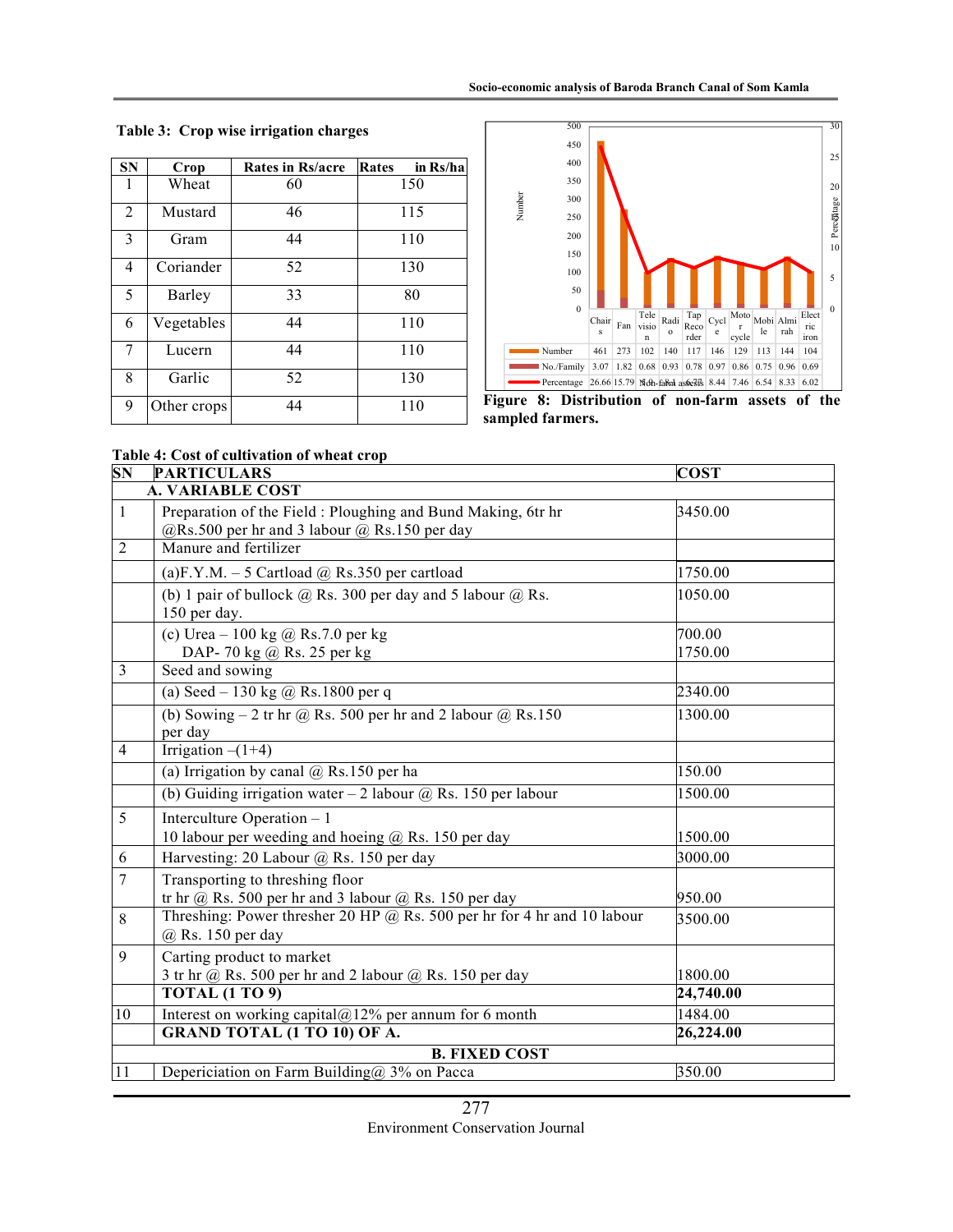| 12 | Rental value of land                                           | 300.00    |
|----|----------------------------------------------------------------|-----------|
| 13 | Cost of management $\omega$ Rs. 250 per month for 6 months     | 1500.00   |
|    | <b>TOTAL (11 TO 13)</b>                                        | 2150.00   |
| 14 | Interest on fixed capital $\omega$ 12 % per annum for 6 months | 129.00    |
|    | <b>GRAND TOTAL OF B</b>                                        | 2279.00   |
| 15 | Total cost of cultivation $(A+B)$                              | 28,503.00 |
| 16 | Yield-                                                         |           |
|    | Main Product-22 q /ha@ Rs.1600 per q                           | 35,200.00 |
|    | By product- 22 q/ha $\omega$ Rs. 300 per q                     | 6,600.00  |
| 17 | Gross Returns                                                  | 41,800.00 |
| 18 | Net Returns                                                    | 13,297.00 |

#### **Hydrological Status in Command Area**

There was no difference in ground water and surface water quality in command area. No difference in availability and demand of drinking water was found. Many times, water source are not sufficient for agricultural activities in tail command area. This constraint can be resolved by proper irrigation scheduling and development of water allocation plan to achieve uniformity of water distribution throughout the command area of scheme (Rajput *et al.,* 2018. Similar work had been done by other researchers. Machiwal (2001) and Arya (2005) concluded agriculture is the main occupation of the farmers who were the mostly tribal, their literacy percentage and family assets were very low and therefore, the farmers were not aware of new technologies of farming.



**Figure 9: Details of occupational pattern of sample population in command area.** 



**Figure 10: Existing cropping pattern of the Baroda Branch Canal command area for** *Rabi* **season in 2013-14** 

# **Conclusion**

Farming found to be the primary income source in the study area. Majority of farming communities are tribal; their literacy rate and family assets were relatively low, and as an unaware outcome, the farm owners were of application of modern technologies in agriculture. The analysis of survey stated that the proportion of male and females was 48.16 and 51.84 per cent respectively, the average literacy percentage in the command area was 84.37 most of the farmers belonged to young age group i.e., below 30 years which was followed by middle (i.e., 31 to 49 years) and old (i.e., above 50 years) farmers. In the age group of young, middle and old farmers were 51.33, 33.04 and, 15.63 per cent, respectively. Net benefit per hectare obtained from these crops was Rs. 13,297.00, Rs. 13,023.00, Rs. 14,416, and Rs. 18,303, respectively. Results indicated that area under oil seed crops like mustard may be increased to get more net benefits.